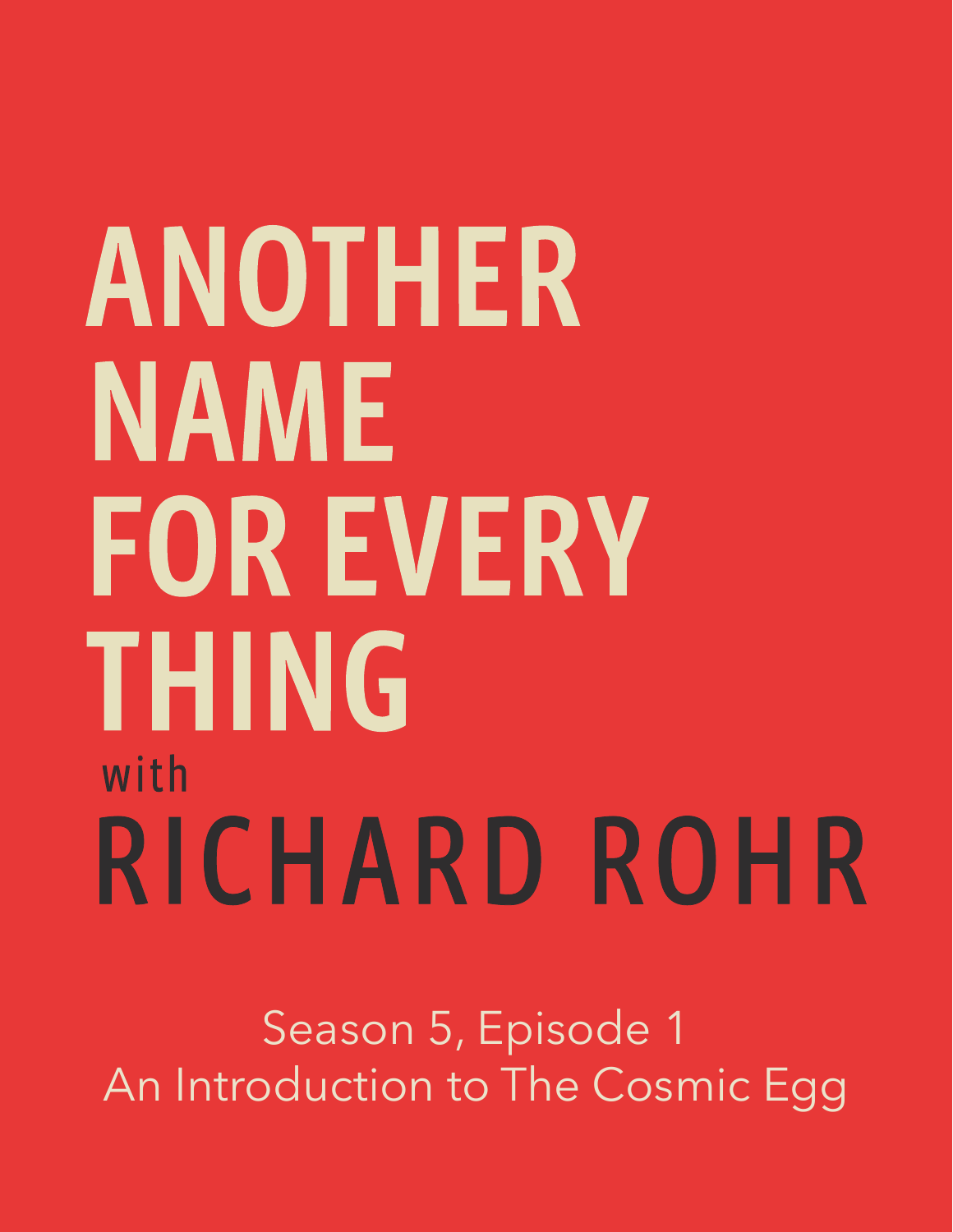Brie Stoner: So, Swanson, we're going to talk about the cosmic egg. We're going to lay the cosmic egg, if you will. See what I did there?

Paul Swanson: I love what you did there. I love the idea of laying a cosmic egg.

- Brie Stoner: No small feat, but in all seriousness, Richard has this very helpful frame that we wanted to explore within the guise of kind of like a final exploration of talking about the Universal Christ. He lays out the cosmic egg as this nested, My Story within Our Story within The Story.
- Paul Swanson: Yeah. It's a very useful frame that he's used over the years and really kind of emerged into something central that he's working with as a teaching tool in his latest book, The Wisdom Pattern. And it was fun to hear the ways that he is teasing this out, not only through kind of the larger context of the Christian contemplative tradition, but also with the lens of our time right now in these strange and confusing times that we find ourselves in within the pandemic.
- Brie Stoner: Yeah. The Twilight Zone that has been 2020 and still 2021. And I think, you know, it's okay to name that many of those who are listening—and it's certainly myself—had a little bit of an allergic reaction to like, "oh no, another frame; oh no, another map." And who, and what exactly is The Story? And who's determining The Story and what's, you know, and shouldn't we be a little bit suspicious of dominant Our Stories and especially within the context of a lot of the racial reckoning that's happening in our country. So, I want to say that it was really fun to talk about the cosmic egg and in more of a fluid, unfolding, reciprocal terminology. You know? I mentioned that I found it easier to think of the cosmic egg as music, as if My Story, Our Story, and The Story are being layered, and are harmonizing and unfolding as if in a song.
- Paul Swanson: Yeah. I love that too. And I appreciate the way you named that. As three historically privileged people, that we're being transparent about the work that we're doing, and the maps that we have at our disposal, and the way that we are acknowledging that and also continue to do the work, to see the blind spots with how we engage in these maps, but fully recognize the dynamic, hugeness of reality, and how we step into that. And I think this episode dips into that as we talk about the overall arching cosmic egg and meaning…
- Brie Stoner: Oh, for sure. I mean, you know, we're in a time of great unknowing in so many different ways, and especially for those of us who are white: we are necessarily in a time of unknowing, and unlearning, and unsaying. And so, for all of us, I think that this frame of the cosmic egg can be a helpful tool for us to make sense out of the many complex and dynamic unfoldings and topplings that are happening in our time. So, with that, we hope that you'll enjoy this episode on Season Five of Another Name for Every Thing.
- Paul Swanson: Richard and Brie, it's so good to be with you again for our final season of Another Name for Every Thing.
- Brie Stoner: The hermitage looks a little different, but outside of that...
- Paul Swanson: Our virtual hermitage, here on Zoom. It's nice to concoct it for us. We're excited to explore this theme of the Cosmic Egg of Meaning with you, Richard. And it's been something that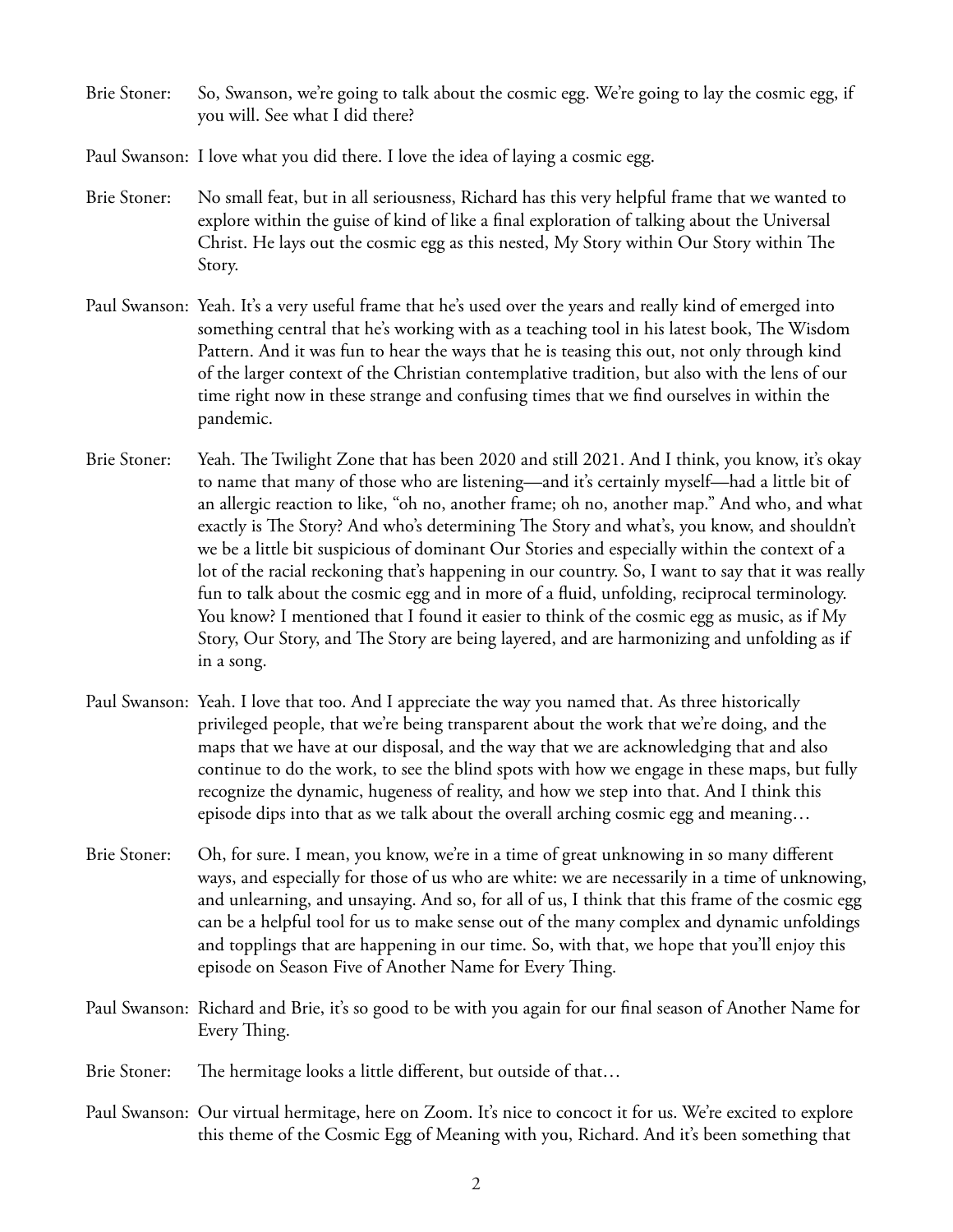you've shared before, particularly around the CAC over the years that I've been here. And it's also been included in a couple of your books, and most recently The Wisdom Pattern, and we thought this would be a ripe theme for us to explore for this final season, but also knowing that this is probably a theme and a map that's new to a lot of folks. So, if someone were hearing this idea of the Cosmic Egg of Meaning, which I'm sure conjures up some fun images, how would you paint a picture of what you mean by the Cosmic Egg of Meaning?

Richard Rohr: Okay. I'll try. I learned it years ago from a scholar whose name you might be familiar with, Joseph Chilton Pearce. And he wrote a book, The Crack of the Cosmic Egg, introducing an image of wholeness in the cosmic egg and yet admitting that in our time, it was all cracked, that it was not holding together. So, you have to start with the whole image, which is the cosmic egg, and then recognize that we live in a time where this wholeness no longer stands—for most people. And I think that's true, but it gives us…it's a pedagogical tool like so many things I teach: they're just tools. If they're not helpful to you forget them, but this one seems to have reoccurred in a helpful way for a lot of people.

> So, picture an egg, the center yoke, is [what] we're going to call My Story; my individual journey; my individual identity; my individual woundings: what I have gone through by reason of living in this culture, this religion, with these parents, in this century—all of the My statements. And Socrates, the father of Greek philosophy, is supposed to have written over his door: "Know thyself."

 There it is. That's the foundation of philosophy: self-knowledge. And that's what the cosmic egg is saying too. If you try to jump over self-knowledge and know your own biases, your own woundedness, your own shadow as we say now, you won't know how to interpret the other levels, or you'll misinterpret them— probably better said. So, hold onto the little inner yoke of self-knowledge.

 Now, a lot of people, especially in our age of, where we enjoy the gift of psychology, and therapy, and things like the Enneagram, and spiritual direction, and so forth, this world has become so exciting; so, filled with good ideas that are very satisfying, especially when you're young, because they… "Oh, I finally got an identity. I finally got a name." That a lot of people, if they go there at all, but if they do, they spend the first thirty years of life just inside of My Story.

 Now thankfully, the great wisdom traditions would surround the inner yolk with—I guess we're moving into the white of the egg with Our Story—let's try first of all, text inside of context. So, you write the text with your own life, your own agenda, your own temperament, your own personality, your own history. Well, maybe history is moving into Our Story, but you can't understand it without situating it. When I was studying moral theology in the sixties, we spoke

Richard Rohr: of situation ethics: that to name an action pure or perfect, or wrong and sinful outside of situations, usually it wasn't a very accurate reading. Now at that time, most traditionalist folks just hated the very word situation ethics, but, you know, in morning prayer today, we read the Gospel of Jesus justifying his own disciples for picking corn on the Sabbath. I mean, the Sabbath rule is very clear and yet Jesus said, my guys are hungry; it's okay. I'm afraid that situation ethics, that he refused to condemn his own men who are picking corn, doing work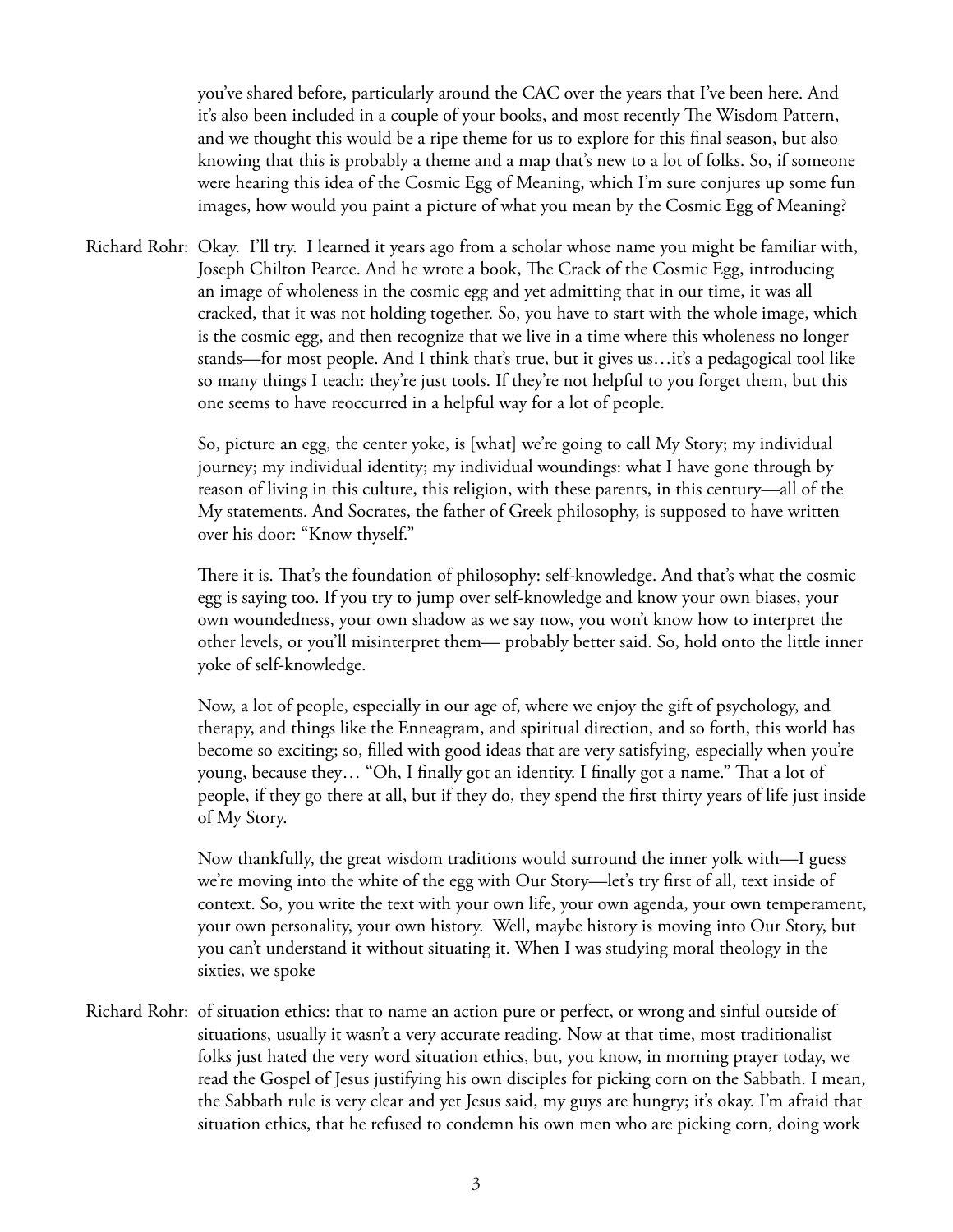on the Sabbath because they were hungry.

 So, the genius, and I mean this sincerely, of the Bible—even though it's so boring for a lot of us when we first study the Bible—is the amount of books that are Jewish history, Jewish Kings and overthrowing of Kings, and droughts, and wars, and adulteries, and attacks, and betrayals. And you just have to say, why do we need to know all this? Well, you don't have to, but if you do know why Jeremiah is saying what he's saying, in what century of Jewish history he's talking, it sure helps you understand Jeremiah. And for us as Christians, it finally situates Jesus inside of a context of Judaism. And we didn't situate him; we just acted as if Jesus was walking around in the middle of everywhere, making immediate dogmatic proclamations. And if they didn't grab you, or influence you, or change you, that might be much of the reason we have My Story and my woundedness, but how the word of God applied or didn't apply to my situation wasn't made clear. Forgive me that I'm taking a bit of time on this, but if you can start picturing it, it'll clarify as we go through.

 Now, the third circle of the cosmic egg, the outer, not the shell so much—we're still in the white of the egg, I guess, to carry through the metaphor—we come to what we would call The Story, the patterns that are always true, that which is always the case. I don't care what country you live in, what religion you live in, whether you're handicapped, or gay, or straight, or you're unhappy. The example I easily use is forgiveness. Forgiveness is always healing and always true. And there's no place that doesn't help. There's no place that doesn't work. So, I think the failure of all of the world religions is that we didn't move enough to The Story. In short, what we usually did was call things in Our Story, The Story finally. Because the Jewish people beautifully had the notion in this case of the Jewish Sabbath, we made it a universal absolute truth. There sure is spiritual wisdom in keeping holy one-seventh of your life; works very well, but don't tie it too much to Saturday, and don't get legalistic about it. So, you see how it takes wisdom to unpackage the cosmic egg. Now, I'll draw it together with this: what Joseph Chilton Pearce said, that in our time, especially after the dualistic fights of the Reformation and the rationalism of the Enlightenment, which sent us into five hundred years of argument, that the cosmic egg for most people in the West is utterly cracked.

 Very few people have access to all three simultaneously: My Story, Our Story, and The Story. And so, what they usually do is take refuge in one, and I'll stop on this, but let me explain it. They become overly individualistic. Everything is my therapy, my dreams, my temperament, my Enneagram number, all of that, you know, which is a great starting point, know yourself, know your own lens, other

Richard Rohr: people. And we call this in America today, identity politics. It's tearing us apart. It's usually people who don't have a lot of self-knowledge, who haven't spent much time with the yoke, who will throw all of their eggs. Now the metaphor is getting confused in Our Story. And you have to do that, you really do, but if that's your only circle of meaning, if you overstate the second, you usually avoid and miss out on the first and the third. Well, you might use the third, but it won't have much depth to it.

Now this is the final point. If you run too quickly, you try to make what I always call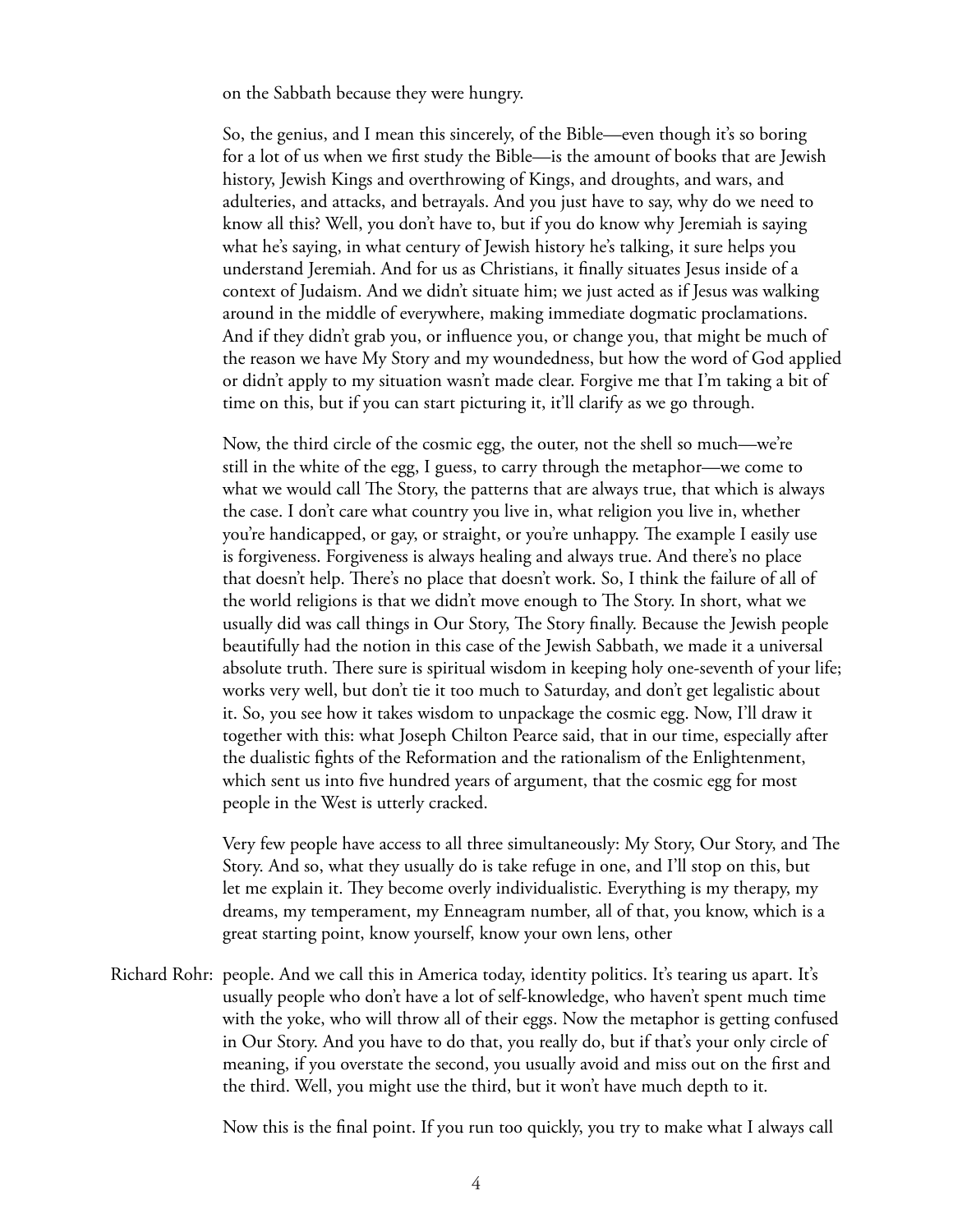a nonstop flight to The Story. We call that today or many call that spiritual bypassing, where you allow no talk of personality, or self- knowledge; you say, as many fundamentalists do, that's mere psychology, that's mere babble. And it's because they haven't moved around in that, they're not familiar with the language or the clarifying of the issue of race today that America necessarily must go through until we begin to heal it. It's denied as even an issue; it's just utterly denied. No, we will not let you talk about race. We will not let you talk about gender. You must talk about Jesus outside of any context, any critical thinking, any holistic thinking. So, the cosmic egg is a marvelous image of healing, of wholeness, of wholeness of the nested eggs are layers of meaning in which a whole person is able to live. So, what we're doing in the work of healing is helping people to retrieve the one or the other layer, My Story, or Our Story, or the faults jump to The Story that maybe they are involved in. There it is in a very oversimplified, but I hope very helpful way. Now you helped me unpackage it.

- Brie Stoner: Yeah, no, thanks Richard. It is incredibly helpful, and I think it's so meaningful to be able to process it together over a few episodes because I think in today's society, there's a natural kind of allergic reaction to, you know, well, who's determining Our Story or The Story? Whose dominant voice is declaring what The Story even is?
- Richard Rohr: That's right.
- Brie Stoner: And, also, what is the healthy role of reclaiming My Story, especially for those who have been silenced or oppressed? So, this is going to be a really rich conversation, but to unpack the egg a little bit more, Paul and I, as we were preparing for this recording, realized that there was a common experience in what we talked about: the experience of maps and map makers. And it might be helpful to hear The Story because it might help us unpack the cosmic egg, not as a map, but as a fluid, reciprocal, nested reality as you described.

 So, the story goes something like this. Paul and I are, we were prepping and we're having a conversation and I said, you know, I mean, I think there's this experience that we share where we're all being, you know, we're wandering around and somebody comes down and tells us about a wardrobe, a magical wardrobe. And they lead us up the stairs, and we go up the stairs to an attic, and we find…this is the religious kind of journey, right? Or the journey of the self. We journey up the stairs with this other person and we find a group of

Brie Stoner: people who are camped out in front of the wardrobe. And there's lots of groups of people camped out in front of the wardrobe, and they're all there to worship the wardrobe. And they all have maps about the wardrobe, how to get to the wardrobe. Do you take the backstairs or the front stairs? Does the wardrobe have three hinges or four? Is it painted or is it not? And we turn—and this would be maybe equivalent to the Our Story—we turn the wardrobe into a wardrobe-ism, a religion of the wardrobe. And at some point, either a mystic comes through the wardrobe or we ourselves work up the courage to go into the wardrobe. And then the maps are useless. They got us there; but once you're in the wardrobe, you're in Narnia, and you have to trust your own experience, and walk in that kind of trusting faith or unknowing or embrace of the mysterious. And so, as we were reflecting on the cosmic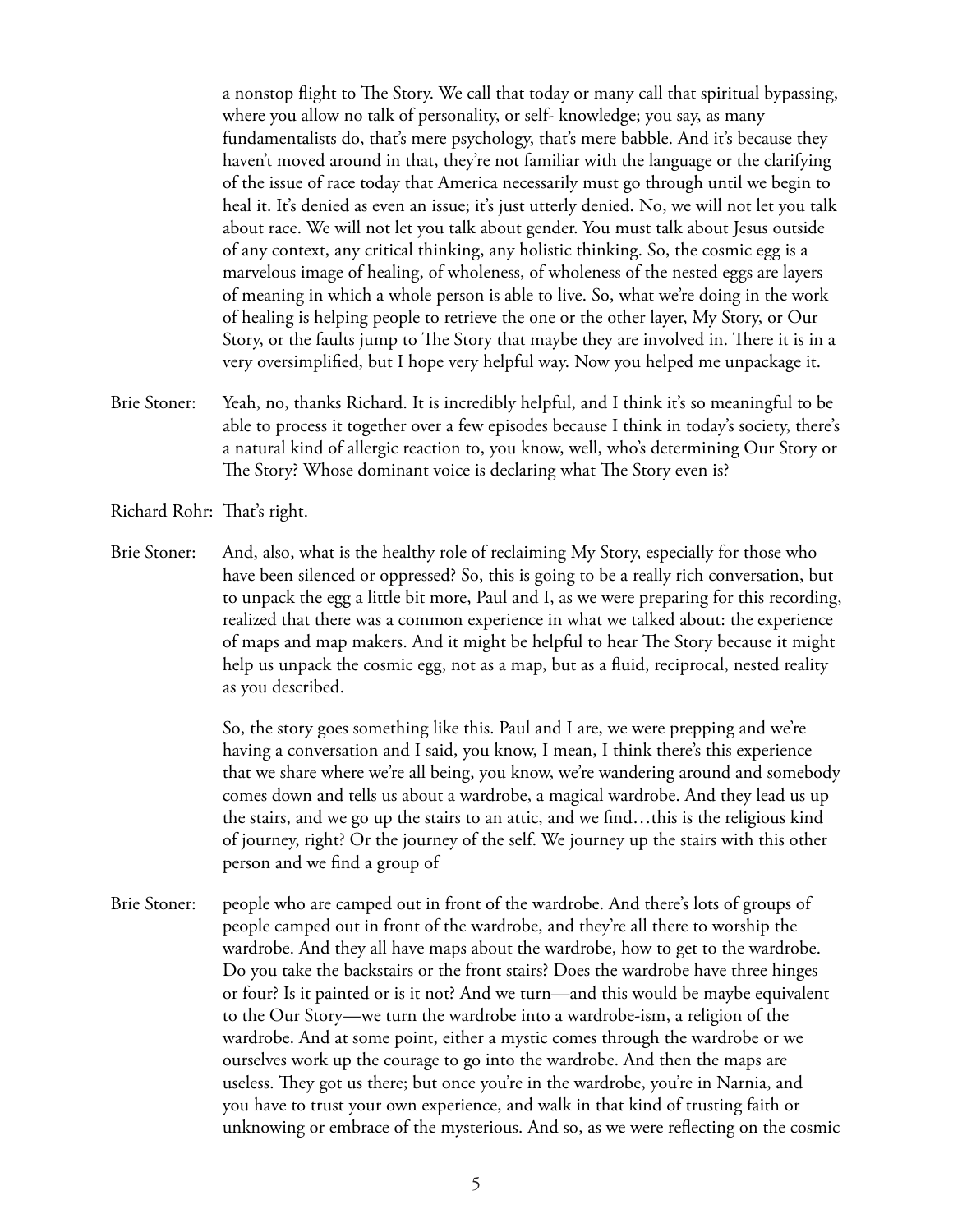egg and mapmaking, you know, we were wanting to illustrate that this is a fluid system; it's a dynamic system. We're not going to be discussing the cosmic egg as the next map of wardrobe-ism that you need to worship. But, you know, Paul, you also talked about a DeMello story involving maps that you thought was helpful.

Paul Swanson: Yeah. Richard, you probably know this story. It was one of my favorites from Anthony DeMello, where he tells the story about this adventurer who lives in this kind of secluded town and leaves town and goes and explores places that no one has ever been. And he's gone for years; people think that he's dead, and he comes back, and he's so alive. And the townspeople are smitten by his stories of adventure, and the things that he's experienced, and kind of the depth and quality of his character and his energy. And they start saying, they start asking, you know, "Can you draw us a map to all the places that you went?" And he says, "No, no, no, go, go explore, go out there," and, "You've got to experience it for yourself because that's the true way to really experience this wildness and this terrain."

> And they keep pestering him. And eventually he concedes and says "okay, okay, I'll draw you a map." And he draws the map to all the places he's been, and they immediately frame it and put it on the wall and start to worship the map instead of explore where the map actually will take them, to the terrain of the soul. And I love that story because it holds up the mirror for me about how I'm using maps and how I'm exploring the wild terrain of God's invitation, the unknown. Exactly.

- Brie Stoner: And I think, you know, full disclosure, as we were looking at the cosmic egg, I was like, oh, I'm struggling so much with looking at maps these days because of that tendency that we have as human beings to make something into the blueprint. But I found I could make it more dynamic to think of My Story, Our Story, and The Story as being layered almost like music, as harmonizing, and most importantly, not entirely finished; they're still unfolding. The My Story is unfolding within the context of the Our and whatever the mysterious The Story is, because obviously it's not completely knowable what The Story is and is becoming. But I did find it helpful to think of it in terms of music and as an unfolding process.
- Richard Rohr: Very helpful what both of you said. Yeah, gee that's good. Because we don't want this to become the new answer, but we do want to offer it to you as a tool again. Basically, you create critical thinking so you can critique your own story so you can critique your own culture, so you can critique your own religion. And how do you do that? By integrating it with the other two. It's always the same pattern. So yeah, thank you for offering those further metaphors. I find them very helpful. Go ahead; keep leading me.
- Brie Stoner: [laughing] You're so generous with us, Richard. I think, you know, as I was reflecting on my own tendency to want to turn things into maps, what I realized is: it's just the unknown, and unknowing, and the terror of becoming that makes me want to grab on to things, and make them orthodoxy, and something I can hang on to. And, you know, in some ways I think culturally, we're observing a certain healthy critique of the map-making process. You know, Paul and I are both big fans of Bayo Akomolafe's book, These Wilds Beyond Our Fences, and in it, Charles Eisenstein writes this beautiful Foreward and he says, "it wasn't just that society offered us the wrong map. It was the whole formula for making and following a map that was wrong."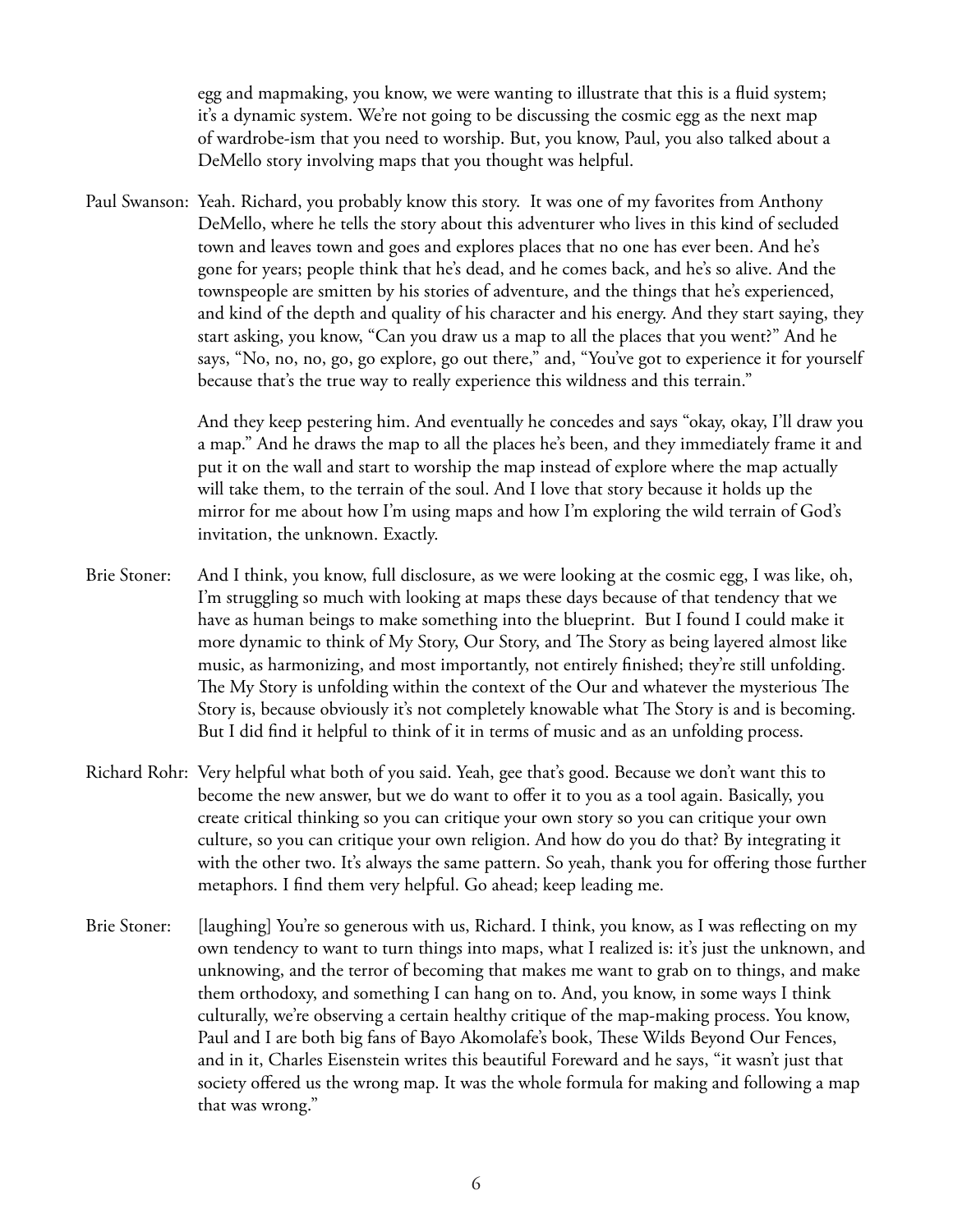And I find that so stunning and helpful to make sense out of, you know, my own process. And I think the need to make a map or the need to cling to a map comes from often the terror of surrendering to not knowing, to having to have faith, but also is a tendency that we have to…, you know, that we've inherited to dominate and subdue the unknown. And often that tends to result in map makers intellectually, or those of us who cling to maps, as intellectually proving our understanding while being entirely disconnected from the moral and just responsibility of embodiment and relation to all bodies, like we've been discussing on The Cosmic Christ. And you know, another helpful lens that may help folks— is perhaps what we need as we explore these topics over the next couple of episodes—isn't the lens of a map maker, but the lens of an artist.

- Brie Stoner: And you can think of it this way: for those of you who are artistically inclined like me to be those who are willing to make the middle, the process, the end goal, rather than the beginning and an end because sometimes we're trying to get from here to there; we're trying to arrive. And if instead, we raise an altar to beauty, to mystery, to the present moment that's unfolding, I think that might help us in this conversation about My Story, its relationship to Our Story, and whatever the beautiful mystery of The Story is.
- Richard Rohr: Well put. My goodness. Thank you both.
- Paul Swanson: That's beautiful.
- Richard Rohr: Yeah. Why do we do this? We make the last word out of what was just intended to be the first word. Yeah. Well, keep going; unpackage it; you're already doing well.
- Paul Swanson: I have a question for you along these lines. You know, I love the way you said it just a few moments ago about the text within the context, within the pattern of reality. And then as Brie is saying, you know, have, let the middle, let the becoming be the place to put yourself in to participate in that becoming. So, part of the way that I understand is—as you've portrayed the cosmic egg—that particular groups or segments of people, they approach just one aspect of the, of this egg, whether it's the My Story, or the Our Story, or bypassing to The Story. Why do you think that certain folks are drawn to just hold on to just one segment? Is it a failure of religion to see the whole, that invitation to see the whole of the layered egg, the lack of understanding of the middle of the becoming being the thrust of it.? What's your sense of that? Why do some folks only really want to hang out in one part of the egg?
- Richard Rohr: Well, I'll never know the perfect answer to that, but I just look at my own life: how it took so many years to honor all three equally. And I do mean equally; honoring My as much as The but needing The more because it holds the whole together. My Story cannot hold the whole together. So, I guess it's where we're first led. If we're first led into dealing with our own family difficulties or whatever, we want to get out of that box as soon as we can, and we spend much of our life in therapy or analyzing and looking at ourselves.

 Let me throw in right at this point, and I'm not trying to be a Christian preacher or Jewish preacher in saying this, I want you to keep reflecting as we go through this, that the Bible really incorporates all three. And it's why we Catholics found the Bible so boring because we weren't interested [laughter] in Jewish history. We weren't interested in context. We weren't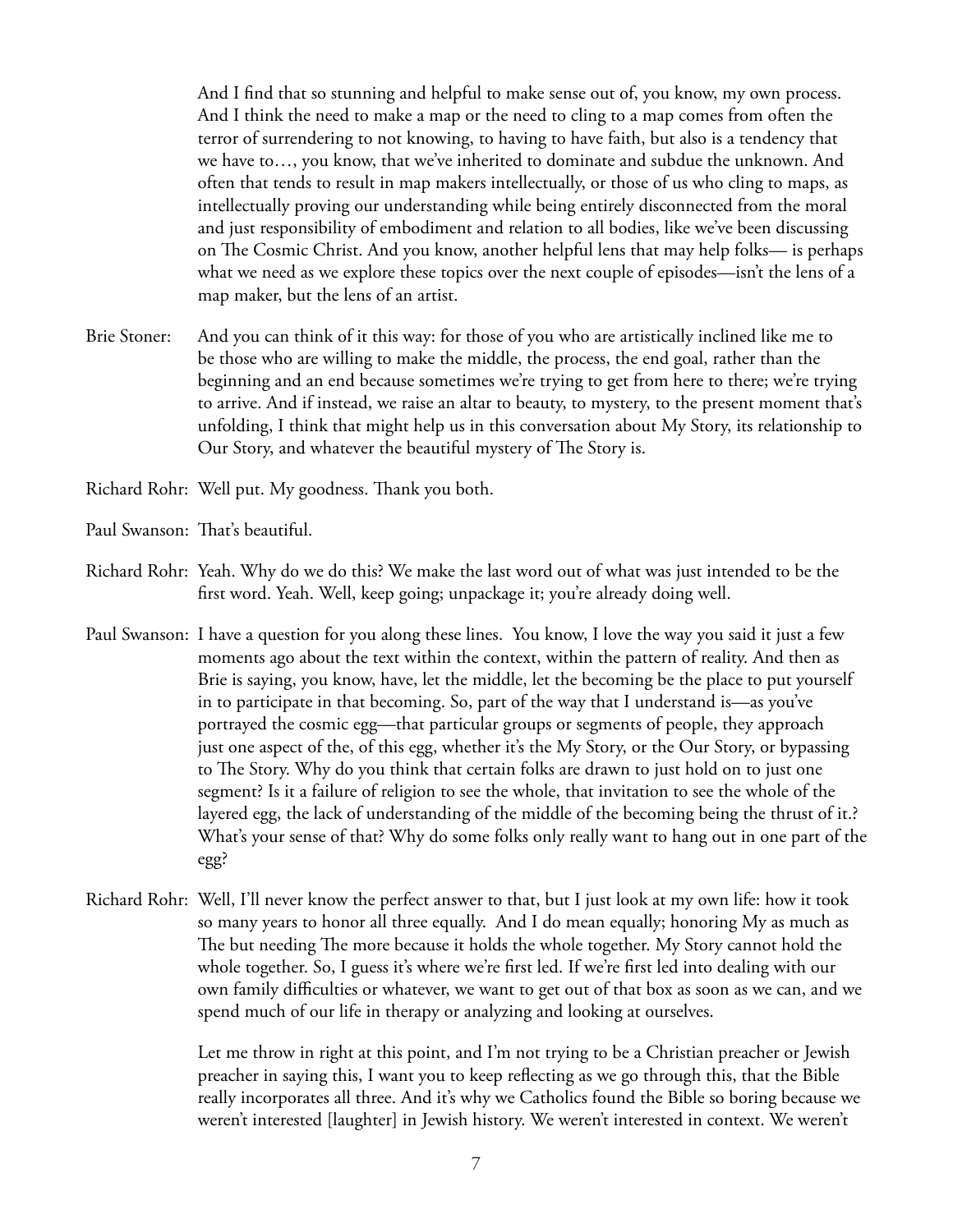interested in Jeroboam and all these other characters. Now, you good Protestants tried to be interested in Jeroboam. I don't know how you succeeded at it…

- Brie Stoner: It was very genuine, Richard. It's a deep love of Jeroboam. [laughter]
- Richard Rohr: …but then you seem to me to put so much time in the memorizing Our Story, much of which was context outside of text, and it didn't help you enter into the real world, or the real self, or real religion. Then, those who got a religious answer too early, too quickly, they were given answers before they were struggling for the right question. And I bet that was the case with all three of us. I was learning Catholic catechism answers in the first grade at six, which did hold me together but in a very naive way; but that's all the little six-year-old psyche needs. And the trouble was there wasn't enough adult education, adult spirituality, adult journey-making. And I guess that's why we're offering this: this is an adult religion, which you only come to as an adult. You have to have gone in and out of My, in and out of Our, and in and out of The, and that takes seventy years or eighty if we are strong, to just quote the Bible, the Psalm, you know. So, it's nobody's fault; not that you're trying to attribute fault, but you are asking a good question. Why do most people spend their whole lives in one of these boxes? In short, liberals today stay in the center box because it's a new discovery or the yolk, as I called it; conservatives who don't spend much time on self-knowledge, spend the time on the inner white of the egg. And that's good,
- Richard Rohr: but without self-knowledge, our God knowledge, it's not great stuff. It really isn't. It always makes you self-preoccupied or fact-preoccupied. You know, I have the right information.
- Brie Stoner: Yeah. It also makes us obsessed with proving how other people don't have it right.
- Richard Rohr: That's right. Other people don't know about Jeroboam. [laughter]
- Brie Stoner: For example. That wasn't quite the example I was thinking of, but yeah, it works. But even, you know, just thinking about the situation we find ourselves in right now politically in the U.S., and globally as well in different ways in Western countries, but the echo chambers that we find ourselves in of whatever the Our or My Story is, it's really nauseating because we're losing touch with that sense of wholeness and interconnection that allows us to transcend and see the bigger picture, so that we don't allow the smaller echoes to become the whole reality, which is precisely what's seems to be happening. I'm so glad we're having this conversation. So, shall we dive in to talking about My Story? Does that sound good?
- Richard Rohr: Yes. Let me just make one more connection.
- Brie Stoner: Do it!
- Richard Rohr: The President of the United States who will remain unnamed, who is now going out of office, and the President coming in, who will also remain unnamed, they're both our Jeroboam story. Do you understand? Don't absolutize either one of them, and that's what gets you trapped in political thinking and political infighting about he's just, there's just one king in the history of kings of Judah or kings of Israel. So, I hope that does give us a way to apply this. [music]

Paul Swanson: And that's it for today's episode of Another Name for Every Thing with Richard Rohr. This